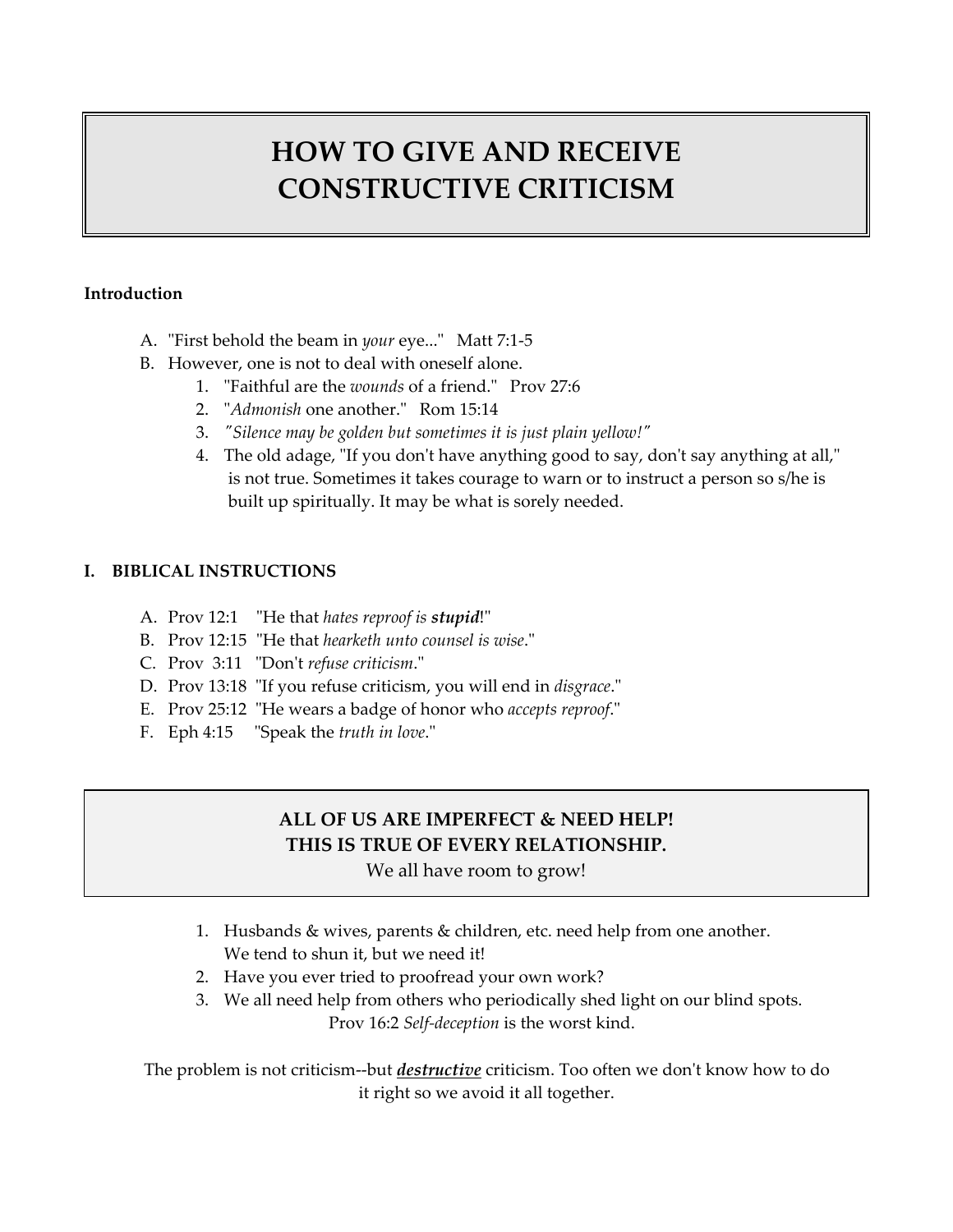## **WE MUST BUILD UP & NOT TEAR DOWN!**

#### **II. HOW TO GIVE CRITICISM** *CONSTRUCTIVELY*

- A. **Choose your setting carefully** ‐‐ timing is everything!
	- 1. Do so after a meal and not when you're hungry. Ex. Esther gave two banquets *before* she approached the king. Afterwards, she got what she desired.
	- 2. Criticize in **private ‐‐** praise in **public**!
	- 3. Consider the *feelings* of the other person.
		- a. How do you find out when it is okay?

b. *Ask!* "Honey, do you mind me sharing a constructive suggestion with you tonight?" S/he will either say "yes" or "no." If "no", usually curiosity will cause your spouse to ask about it later. Then s/he will be mentally prepared and less defensive. Doesn't that make sense?

- 4. Most people want to be helped and desire honesty in the relationship if they are just approached in the right way.
- 5. However, *ʺA man convinced of his will is of the same opinion still!ʺ*

#### **DON'T SHARE UNTIL YOU ARE SURE THE OTHER PARTY IS** *EMOTIONALLY* **READY …**

#### B. **Don't give an overdose!**

- 1. One common failure is to pour it on! ("...And another thing, and another thing, etc.")
- 2. Hagar the Horrible gets permission and then says, "Better sit down and get comfortable."
- 3. Most donʹt realize how critical they have become...*LISTEN* to yourself. (Prov 17:9)

#### **WARNING:**

#### **OVERDOSING KILLS THE MOTIVATION TO CHANGE!**

#### **SUGGESTION:**

#### **ONLY ONE CRITICISM A WEEK!!!**

(*That ought to be enough ‐‐‐ that's 52 a year!)*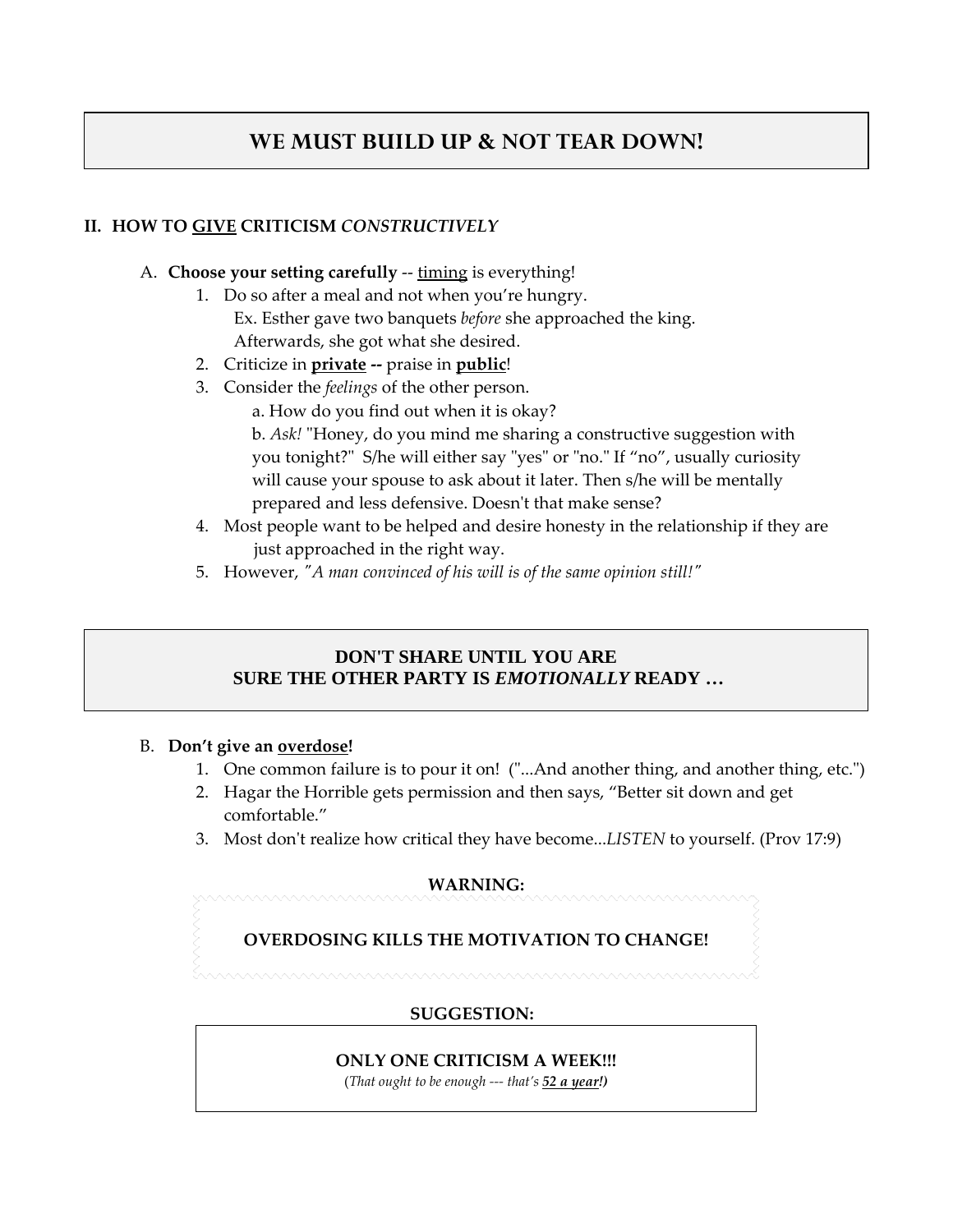#### **GO ON A 24‐HOUR CRITICISM FAST!**

(See attached handout)

4. Challenge: Make it easy! **Ask for it** periodically.

#### C. **Couple criticism with compliments**

- 1. Notice the ratio: 3 compliments to 1 criticism (John's example in Rev 2:1‐4)
- 2. *ʺThe bitter pill of criticism can be swallowed much easier if first sugar‐coated with the medicine of sincere praise.ʺ*
- 3. Mary Poppins says*: "Just a spoon full of sugar helps the medicine go down!"*

#### **III. HOW TO RECEIVE CRITICISM** *CONSTRUCTIVELY*

- A. Recognize the hand of GOD! Rom 8:28 (GOD wants to use this for my good.)
- B. Let your first words be "Thank you!" I Thess 5:18 "In everything give thanks." Three reasons:
	- 1. He said it to your face ‐‐ not behind your back.
	- 2. If it is true, you need to change and now you can grow.
	- 3. If it is false, it gives you opportunity to correct the misunderstanding.
- C. **Always ask**:

#### *What can I learn from criticism?*

Not all are valid. But we can still learn something from all kinds of criticism.

- 1. Then **take action** if possible. You can't do what everyone says!
- Ex. My daughter wanted me to triple her allowance--not a good idea.
- 2. Work with the reasonable requests for small things as much as possible.
- D. Never give the same criticism two weeks in a row. Give the other party at least a month before you bring up the same thing again.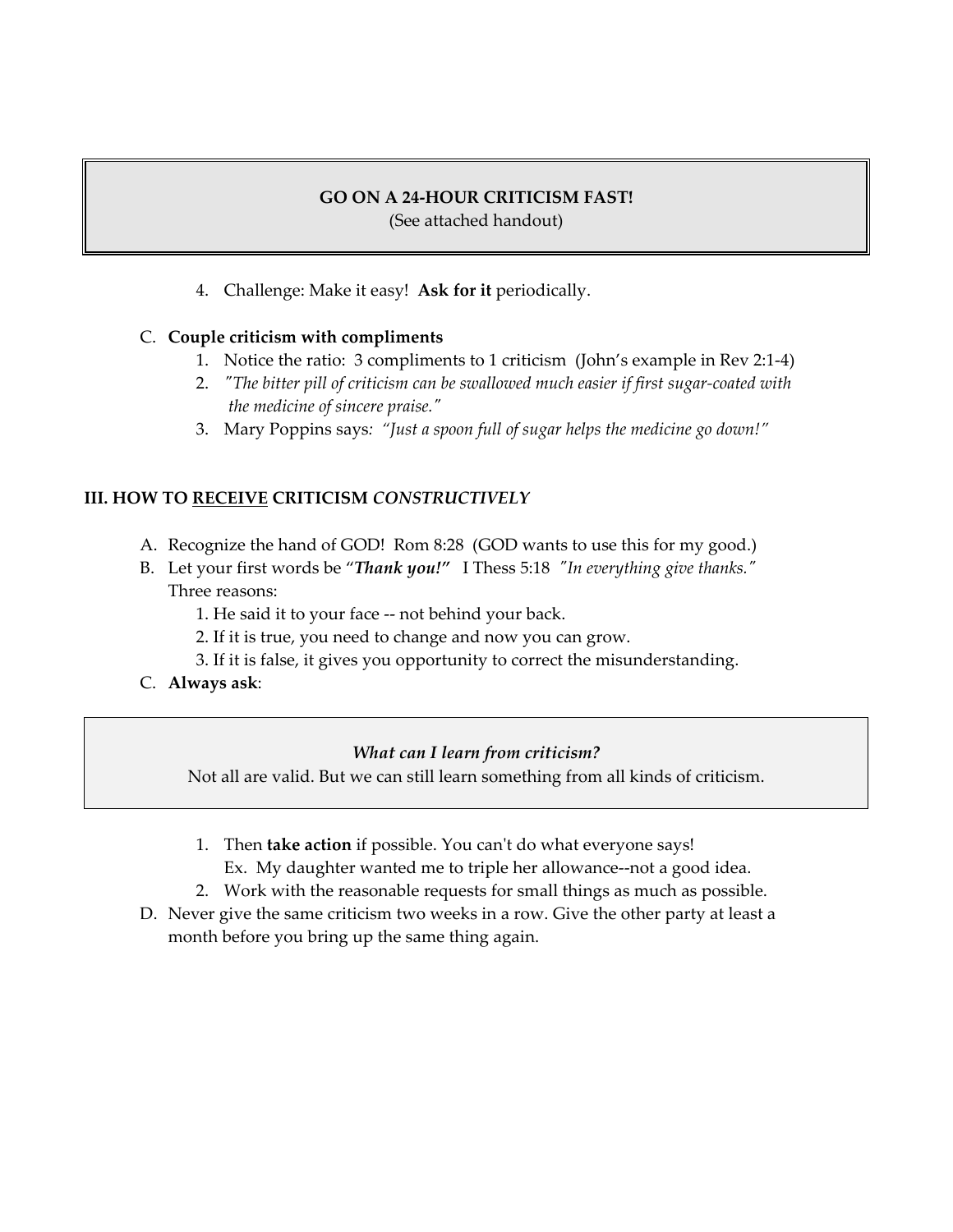#### **IV. WHAT ABOUT THE THINGS THAT WONʹT CHANGE?**

A. "Love *covers* a multitude of sins." I Peter 4:8

#### **LOVE** *ACCEPTS* **MANY** *IMPERFECTIONS!*

Some things you will need to **accept…**

- 1. Otherwise, anger turns inward and becomes *bitterness and depression*.
- 2. Say the **Serenity Prayer**!

*ʺGod grant me the serenity to accept the things I cannot change, the courage to change the things I can, and the wisdom to know the difference!* ʺ 

3. *ʺIt is to His glory to pass over a transgression and seek love.ʺ* Prov 18:11

 **THE CONCLUSION:**

**Don't mind criticism… If it is not true, disregard it. If it is unfair, keep from irritation. If it is ignorant, smile. If it is justified, learn from it!**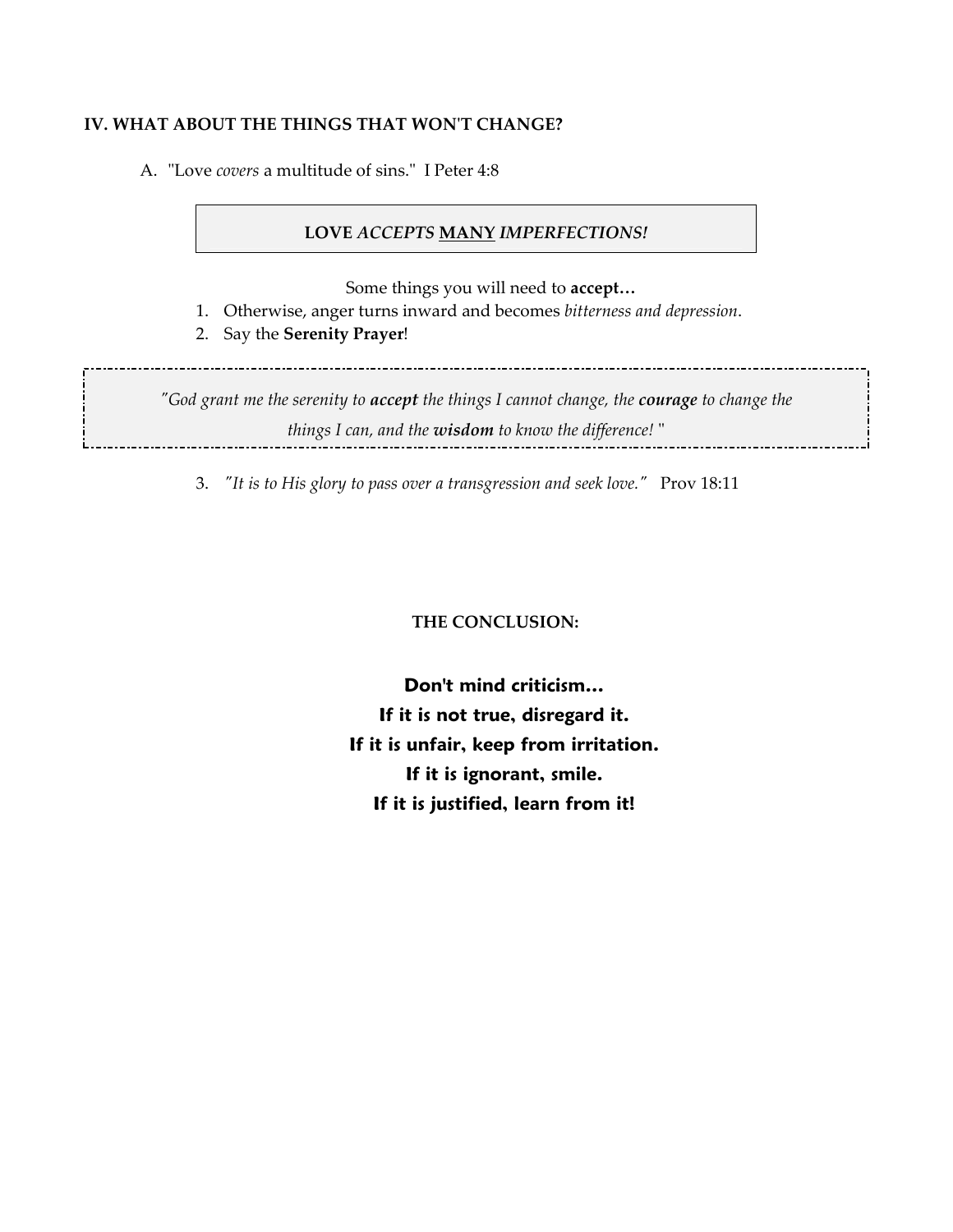## TAKE THE "**CRITICISM PLEDGE"** & TRY A UNIQUE FAST

We live in a negative world! We are all bombarded with criticism constantly. **Why not allow your home to be a refuge from criticism?** Think of your mate as a haven, a **peaceful retreat, the ever‐quiet eye of the hurricane**.

Research has found that the **significant decreasing of criticism and negative comments** from our family relationships is **even more important** than learning to express love positively. Small wonder Paul stresses we are to **dwell on the positive!** "Whatsoever is true, honorable, just, pure, lovely and of good report, if there be any virtue, and if there be any praise, *dwell on these thingsʺ Phil 4:8.* One of the reasons this is so important is that it takes a great many positive strokes to make up for even one critical comment. So, **keep criticisms to a** minimum and express them only if you feel it is really necessary. "Be quick to hear, slow to *speak, and slow to wrathʺ Jas 1:19.*

Try promising your mate you will *never say a critical word* about him or her, make him\her *the brunt of jokes***,** *nor in any way speak unkindly* of the other or *betray your relationship***, and ask your partner to do the same!**

Think about it… What confidence it gives a woman to know that when other men are making fun of their wives or complaining about their weaknesses like their cooking, homemaking, lovemaking, shortcomings, and faults, **her name is safe**. And likewise, when women get together and begin to belittle their husbands, what security it gives a man to know that **his name will not be mentioned**. Oh, **it is not because there are no faults**; faults are self‐evident. **It isnʹt because it wouldnʹt be justified.** Speaking no ill of each other is simply…

#### **BECAUSE OF YOUR LOYALTY TO ONE ANOTHER!**

#### **HOW DOES ONE OVERCOME BEING A CRITICAL PERSON? TAKE A 24‐HOUR CRITICISM FAST!**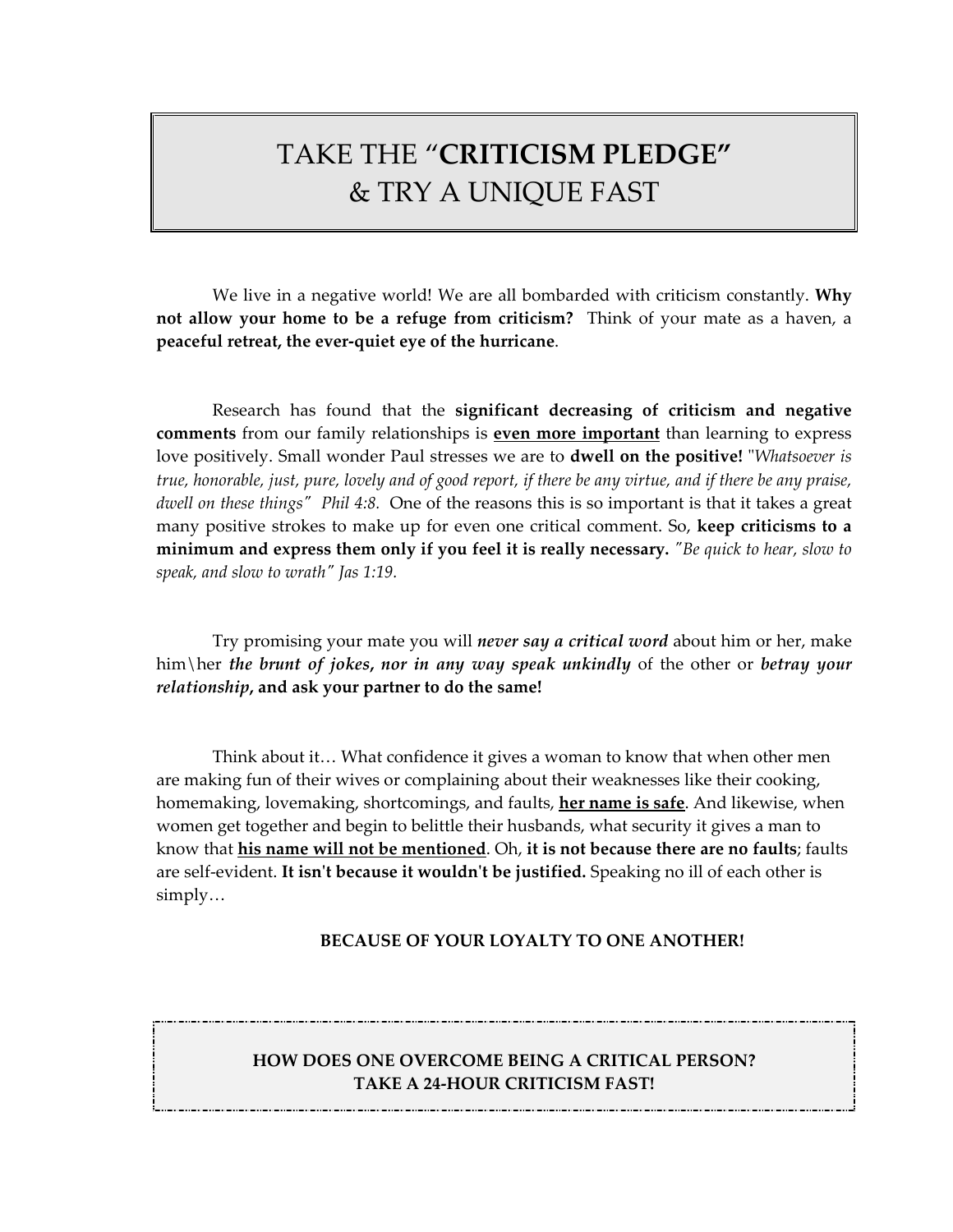Start by stopping! **For a period of 24 hours, refrain from criticizing yourself, the government, the food, your boss and/or co‐workers, your spouse, your surroundings ‐‐‐ come to a complete halt for twenty‐four hours!!** Watch out for back‐seat driving and comments on other drivers. Phone calls are dangerous. Especially watch out when you are hungry or under any kind of time pressure! **You cannot criticize anyone for any reason unless human life is in danger. Another exception would be if you hear or see another person who has agreed to take the fast but is criticizing without realizing it.** You may, in this case, point out kindly to him/her that s/he has done so and needs to start over, without being critical yourself for having pointed it out!

This is not as easy as it sounds. The majority of people do not succeed in their first attempt. Do not be discouraged. If you find yourself being critical, make a note of the time and **start your** "fast" **over again until you have gone for 24 hours** (including the time your are asleep) **without being critical at all!**

**BE CAREFUL NOT TO COMMIT** WHAT I CALL, *ʺCriticism of the Heart.ʺ* If a critical thought enters your mind and you get rid of the thought in a moment, then it does not count and you do not have to start your 24 hours over. If, on the other hand, **you let that critical thought stay in your mind and you develop it** into a full production with quadraphonic sound and vista vision, they you must start over again.

Don't be too hard on yourself if you don't succeed in this assignment right away. This is a difficult assignment**!**

#### **WHY SHOULD YOU TRY?**

These are the positive objectives that I hope you will experience while doing this:

1. It will increase **your awareness** of the critical nature of our **society.**

2. It will help you to **become aware** of your **own compulsion to criticize.**

3. It will enable you to experience the **power of self‐mastery.**

The answer to the question *ʺWhy should I try to stop criticizing?* is simply…*ʺSo that you can lay a foundation for love and acceptance in your home instead of rejection.ʺ*

Take the pledge of **verbal loyalty to the relationship** to demonstrate your commitment to it! As a token of your willingness, stop criticizing. **Commitment and willingness are two keys to loving, lasting, emotionally‐close marriages.**